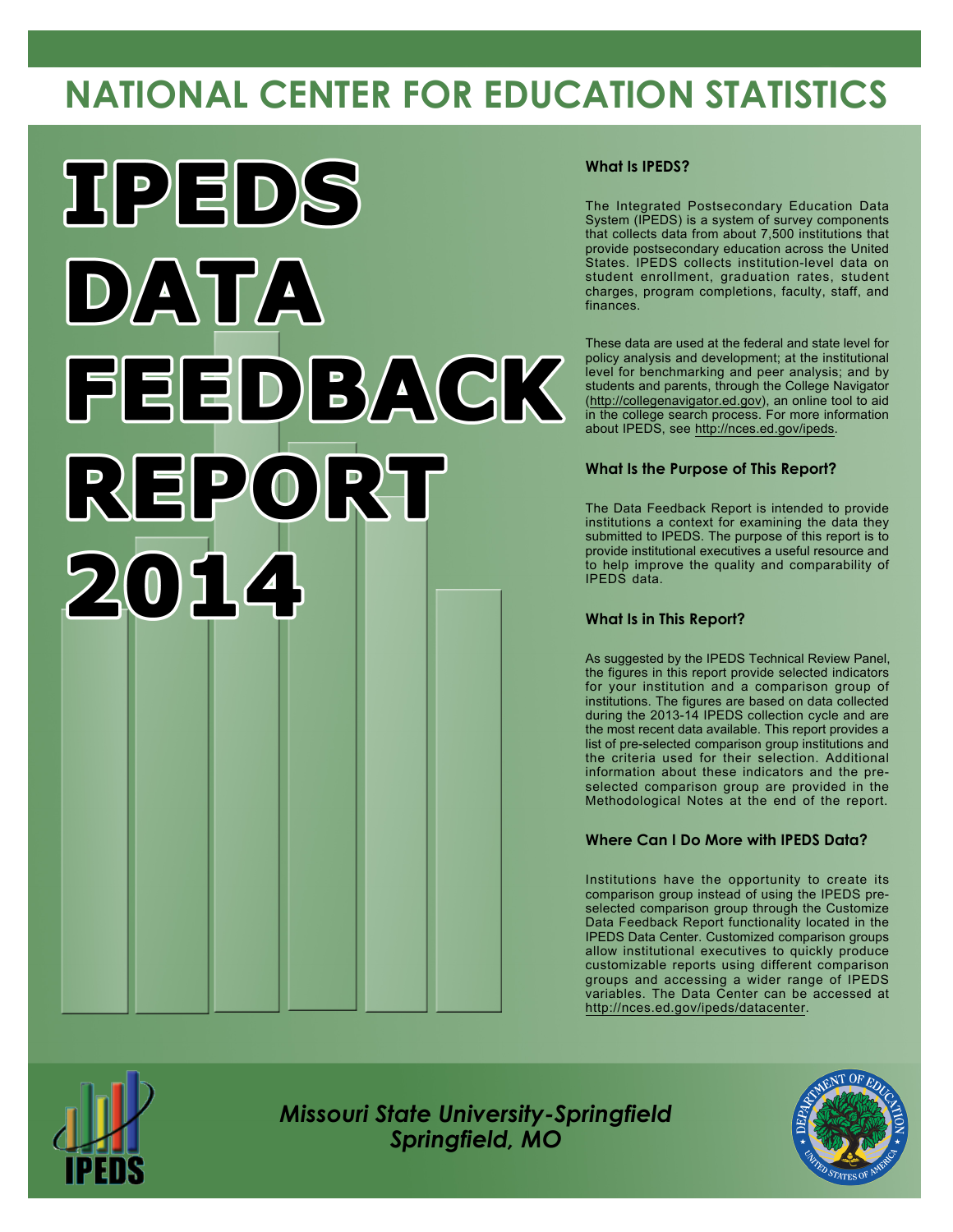### **COMPARISON GROUP**

Comparison group data are included to provide a context for interpreting your institution's statistics. If your institution did not define a Custom Comparison Group for this report by July 15, NCES selected a comparison group for you. (In this case, the characteristics used to define the comparison group appears below.) The Customize Data Feedback Report functionality on the IPEDS Data Center [\(http://nces.ed.gov/ipeds/datacenter/\)](http://nces.ed.gov/ipeds/datacenter/) can be used to reproduce the figures in this report using different peer groups.

The custom comparison group chosen by Missouri State University-Springfield includes the following 65 institutions:

- Bowie State University (Bowie, MD)
- California State Polytechnic University-Pomona (Pomona, CA)
- California State University-Dominguez Hills (Carson, CA)
- ь California State University-Fresno (Fresno, CA)
- Cleveland State University (Cleveland, OH)
- College of Staten Island CUNY (Staten Island, NY)
- Coppin State University (Baltimore, MD)
- CUNY Medgar Evers College (Brooklyn, NY)
- DePaul University (Chicago, IL)
- Florida International University (Miami, FL)
- Harrisburg University of Science and Technology (Harrisburg, PA)
- Indiana University-Northwest (Gary, IN)
- Indiana University-Purdue University-Indianapolis (Indianapolis, IN)
- Louisiana State University Health Sciences Center-Shreveport (Shreveport, LA)
- Metropolitan State University (Saint Paul, MN)
- Metropolitan State University of Denver (Denver, CO)
- Miami Dade College (Miami, FL)
- Morgan State University (Baltimore, MD)
- North Carolina Central University (Durham, NC)
- Northern Kentucky University (Highland Heights, KY)
- Old Dominion University (Norfolk, VA)
- Pace University-New York (New York, NY)
- Portland State University (Portland, OR)
- Rutgers University-Camden (Camden, NJ)
- Rutgers University-Newark (Newark, NJ)
- San Jose State University (San Jose, CA)
- Southern Illinois University-Edwardsville (Edwardsville, IL)
- SUNY Buffalo State (Buffalo, NY)
- Syracuse University (Syracuse, NY)
- Temple University (Philadelphia, PA)
- Texas State University (San Marcos, TX)
- The University of Tennessee-Chattanooga (Chattanooga, TN)
- Towson University (Towson, MD)
- University of Alaska Anchorage (Anchorage, AK)
- University of Arkansas at Little Rock (Little Rock, AR)
- University of Arkansas-Fort Smith (Fort Smith, AR)
- University of Baltimore (Baltimore, MD)
- University of Central Florida (Orlando, FL)
- University of Central Oklahoma (Edmond, OK)
- University of Colorado Denver (Denver, CO)
- University of Houston (Houston, TX)
- University of Louisville (Louisville, KY)
- University of Massachusetts-Boston (Boston, MA)
- University of Michigan-Dearborn (Dearborn, MI)
- University of Missouri-Kansas City (Kansas City, MO)
- University of Missouri-St Louis (Saint Louis, MO)
- University of Nebraska at Omaha (Omaha, NE)
- University of Nevada-Las Vegas (Las Vegas, NV)
- 
- University of New Haven (West Haven, CT)
- University of North Carolina at Charlotte (Charlotte, NC)
- University of North Carolina at Greensboro (Greensboro, NC) University of North Florida (Jacksonville, FL)
- University of North Texas (Denton, TX)
- University of South Carolina-Upstate (Spartanburg, SC)
- University of the District of Columbia (Washington, DC)
- University of Washington-Tacoma Campus (Tacoma, WA)
- Þ. University of Wisconsin-Milwaukee (Milwaukee, WI)
- University of Wisconsin-Parkside (Kenosha, WI)
- Virginia Commonwealth University (Richmond, VA)
- Wagner College (Staten Island, NY)
- Wayne State University (Detroit, MI)
- Weber State University (Ogden, UT)
- Westfield State University (Westfield, MA)
- Widener University-Main Campus (Chester, PA)
- Wright State University-Main Campus (Dayton, OH)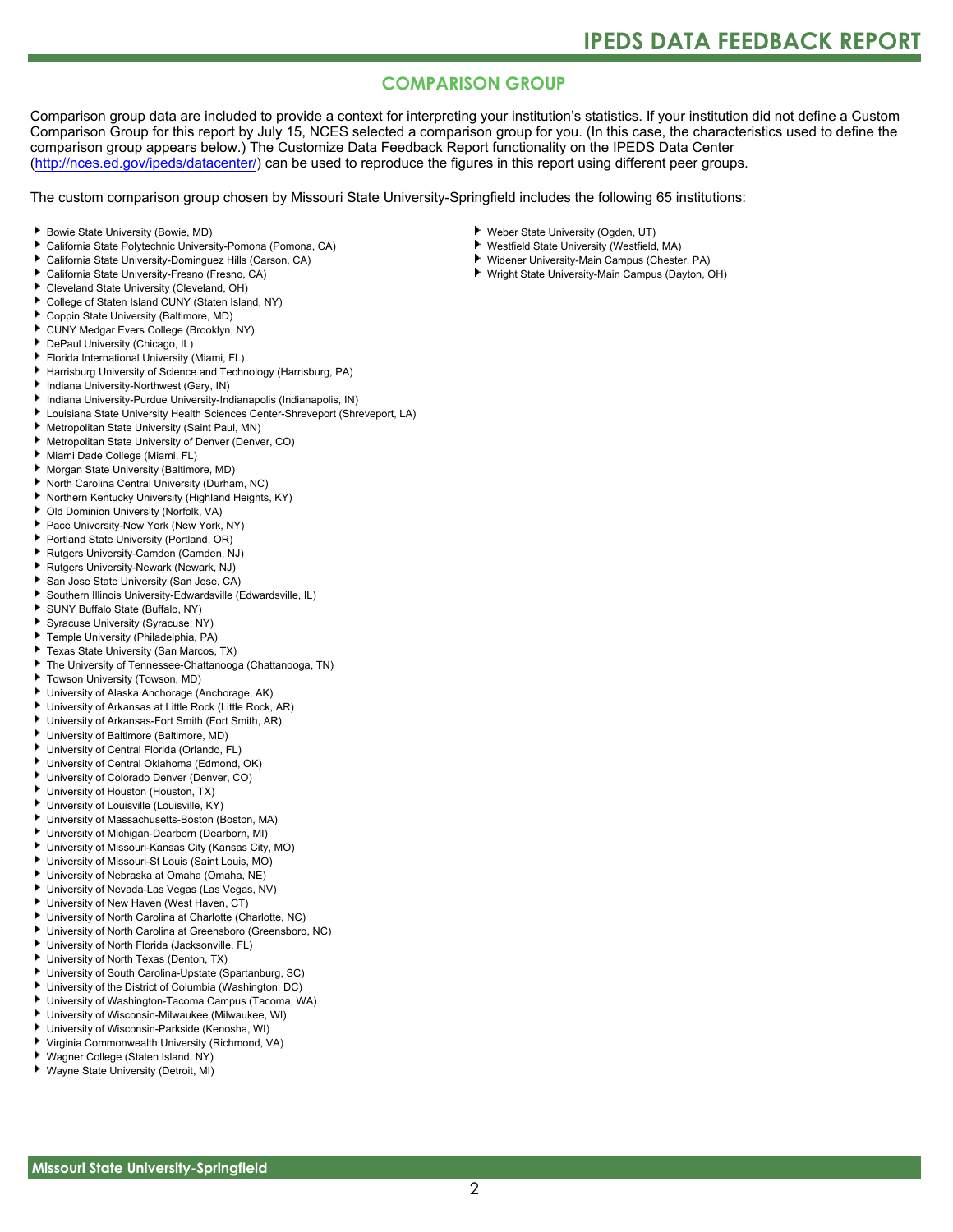



NOTE: For more information about disaggregation of data by race and ethnicity, see the Methodological Notes. Median values for the comparison group will not add to 100%. See "Use of Median Values for Comparison Group" for how median values are determined. N is the number of institutions in the comparison group. SOURCE: U.S. Department of Education, National Center for Education Statistics, Integrated Postsecondary Education Data System (IPEDS): Spring 2014, Fall Enrollment component.

#### **Figure 2. Unduplicated 12-month headcount of all students and of undergraduate students (2012-13), total FTE enrollment (2012-13), and full- and part-time fall enrollment (Fall 2013)**



NOTE: For details on calculating full-time equivalent (FTE) enrollment, see Calculating FTE in the Methodological Notes. Total headcount, FTE, and full- and part-time fall enrollment include both undergraduate and postbaccalaureate students, when applicable. N is the number of institutions in the comparison group.

SOURCE: U.S. Department of Education, National Center for Education Statistics, Integrated Postsecondary Education Data System (IPEDS): Fall 2013, 12-month Enrollment component and Spring 2014, Fall Enrollment component.

#### **Figure 3. Number of degrees awarded, by level: 2012-13**



NOTE: For additional information about postbaccalaureate degree levels, see the Methodology Notes. N is the number of institutions in the comparison group. SOURCE: U.S. Department of Education, National Center for Education Statistics, Integrated Postsecondary Education Data System (IPEDS): Fall 2013, Completions component.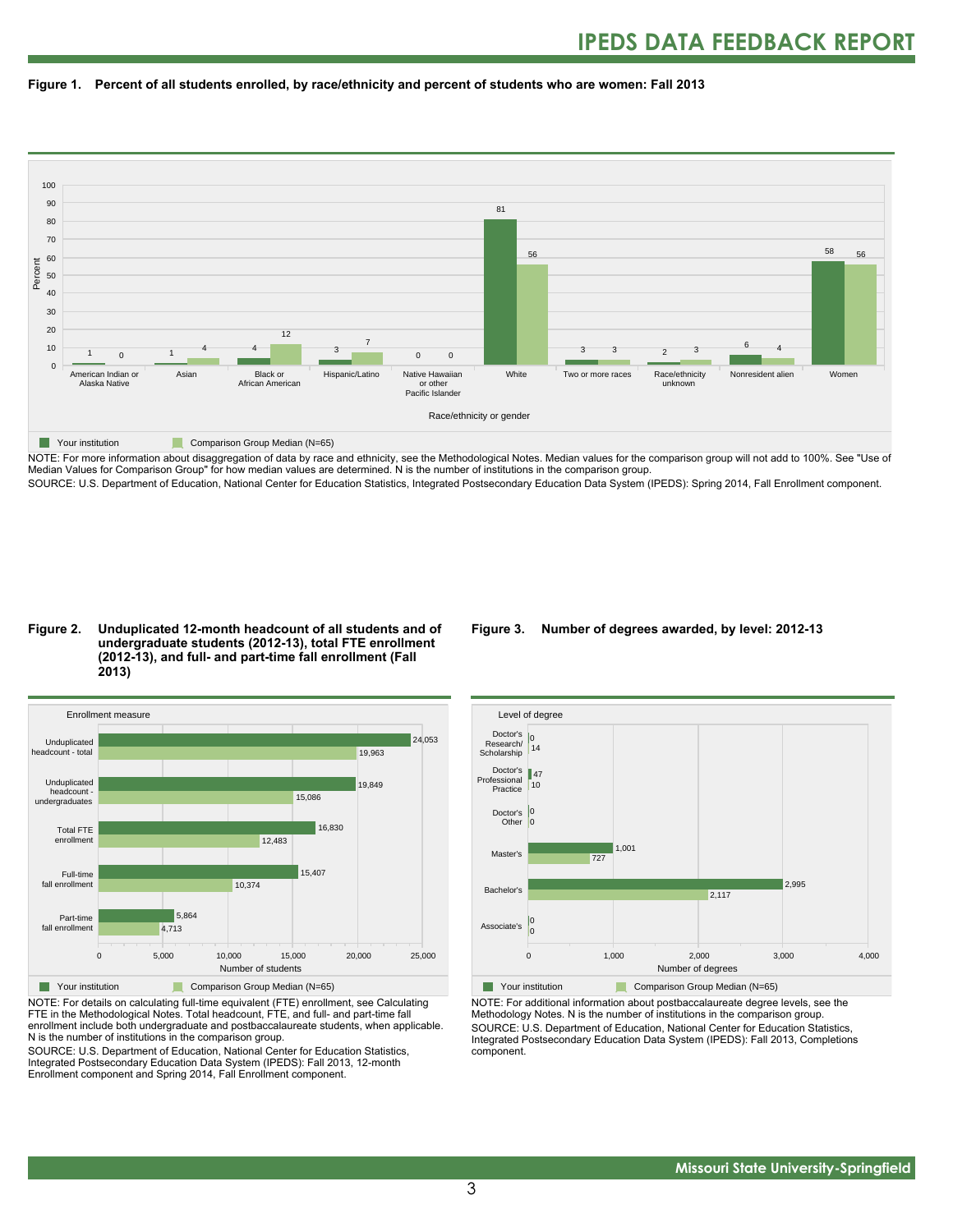### **IPEDS DATA FEEDBACK REPORT**

**Figure 4. Academic year tuition and required fees for full-time, first-time degree/certificate-seeking undergraduates: 2010-11 to 2013-14**



NOTE: The tuition and required fees shown here are the lowest reported from the categories of in-district, in-state, and out-of-state. N is the number of institutions in the comparison group.

SOURCE: U.S. Department of Education, National Center for Education Statistics, Integrated Postsecondary Education Data System (IPEDS): Fall 2013, Institutional Characteristics component.





NOTE: Average net price is for full-time, first-time degree/certificate-seeking undergraduate students and is generated by subtracting the average amount of federal, state/local government, and institutional grant and scholarship aid from the total cost of attendance. Total cost of attendance is the sum of published tuition and required fees, books and supplies, and the average room and board and other expenses. For details, see the Methodological Notes. N is the number of institutions in the comparison group. SOURCE: U.S. Department of Education, National Center for Education Statistics, Integrated Postsecondary Education Data System (IPEDS): Fall 2013, Institutional Characteristics component; Winter 2013-14, Student Financial Aid component.

**Figure 6. Percent of full-time, first-time degree/certificate-seeking undergraduate students who received grant or scholarship aid from the federal government, state/local government, or the institution, or loans, by type of aid: 2012-13**



NOTE: Any grant aid above includes grant or scholarship aid from the federal government, state/local government, or the institution. Federal grants includes Pell grants and other federal grants. Any loans includes federal loans and other loans to students. For details on how students are counted for financial aid reporting, see Cohort Determination in the Methodological Notes. N is the number of institutions in the comparison group. SOURCE: U.S. Department of Education, National Center for Education Statistics, Integrated Postsecondary Education Data System (IPEDS): Winter 2013-14, Student Financial Aid component.

#### **Figure 7. Average amounts of grant or scholarship aid from the federal government, state/local government, or the institution, or loans received, by full-time, first-time degree/certificate-seeking undergraduate students, by type of aid: 2012-13**



NOTE: Any grant aid above includes grant or scholarship aid from the federal government, state/local government, or the institution. Federal grants includes Pell grants and other federal grants. Any loans includes federal loans and other loans to students. Average amounts of aid were calculated by dividing the total aid awarded by the total number of recipients in each institution. N is the number of institutions in the comparison group. SOURCE: U.S. Department of Education, National Center for Education Statistics, Integrated Postsecondary Education Data System (IPEDS): Winter 2013-14, Student Financial Aid component.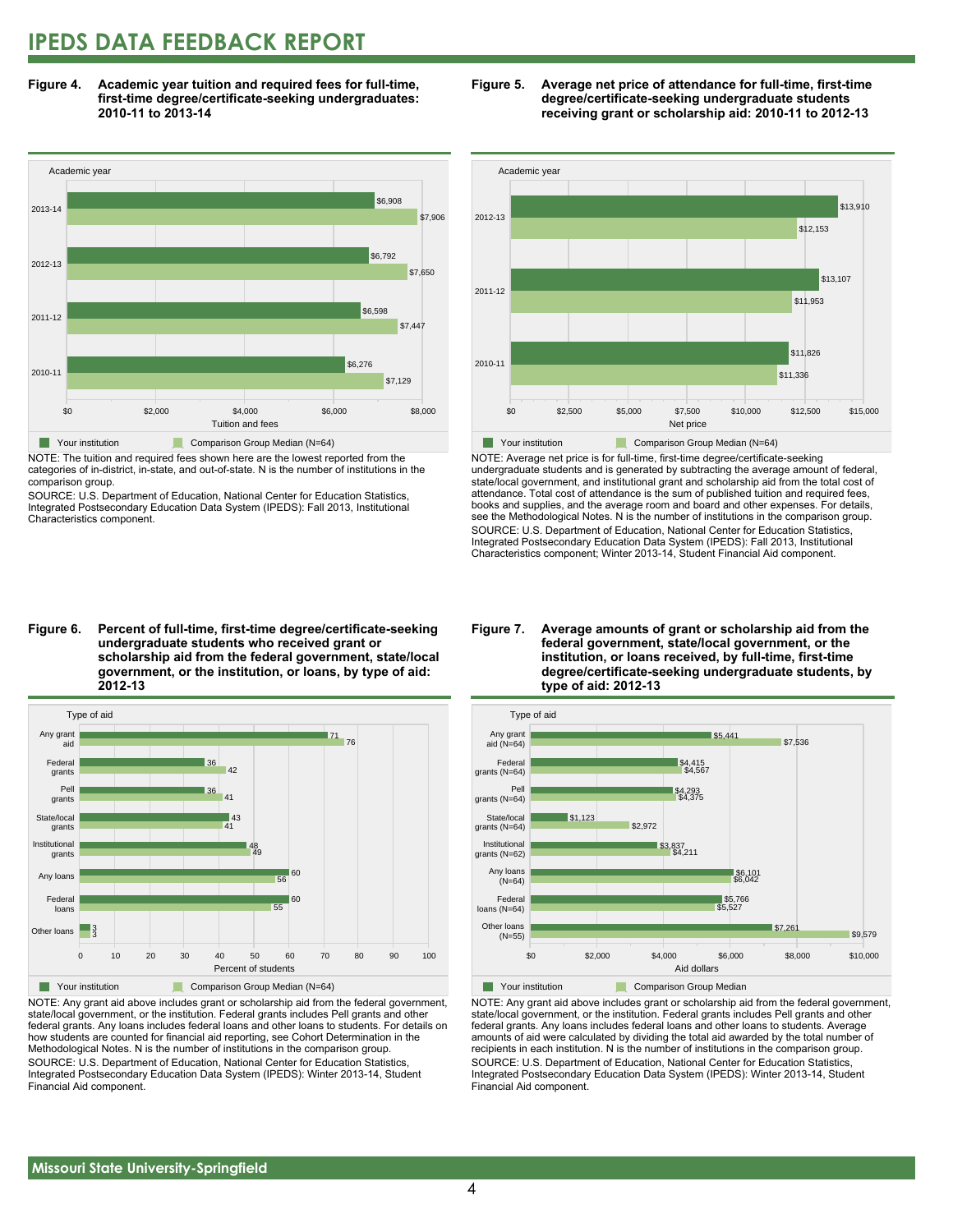## **IPEDS DATA FEEDBACK REPORT**

**Figure 8. Percent of all undergraduates receiving aid by type of aid: 2012-13**

**Figure 9. Average amount of aid received by all undergraduates, by type of aid: 2012-13**



NOTE: Any grant aid above includes grant or scholarship aid from the federal government, state/local government, the institution, or other sources. Federal loans includes only federal loans to students. N is the number of institutions in the comparison group. SOURCE: U.S. Department of Education, National Center for Education Statistics, Integrated Postsecondary Education Data System (IPEDS): Winter 2013-14, Student Financial Aid component.



NOTE: Any grant aid above includes grant or scholarship aid from the federal government, state/local government, the institution, or other sources. Federal loans includes federal loans to students. Average amounts of aid were calculated by dividing the total aid awarded by the total number of recipients in each institution. N is the number of institutions in the comparison group.

SOURCE: U.S. Department of Education, National Center for Education Statistics, Integrated Postsecondary Education Data System (IPEDS): Winter 2013-14, Student Financial Aid component.

#### **Figure 10. Graduation rate and transfer-out rate (2007 cohort); graduation rate cohort as a percent of total entering students and retention rates of first-time students (Fall 2013)**



NOTE: Graduation rate cohort includes all full-time, first-time degree/certificate-seeking undergraduate students. Entering class includes all students coming to the institution for the first time. Only institutions with a mission to prepare students to transfer are required to report transfers out. Graduation and transfer-out rates are the Student Right-to-Know rates. Retention rates are measured from the fall of first enrollment to the following fall. 4 yr institutions report retention rates for students seeking a bachelor's degree. Median values for the comparison group will not add to 100%. N is the number of institutions in the comparison group.

SOURCE: U.S. Department of Education, National Center for Education Statistics, Integrated Postsecondary Education Data System (IPEDS): Winter 2013-14, Graduation Rates component and Spring 2014, Fall Enrollment component.

#### **Figure 11. Bachelor's degree graduation rates of full-time, first-time degree/certificate-seeking undergraduates within 4 years, 6 years, and 8 years: 2005 cohort**



NOTE: The 6-year graduation rate is the Student Right-to-Know (SRK) rate; the 4- and 8 year rates are calculated using the same methodology. For details, see the Methodological Notes. N is the number of institutions in the comparison group. SOURCE: U.S. Department of Education, National Center for Education Statistics, Integrated Postsecondary Education Data System (IPEDS): Winter 2013-14, 200% Graduation Rates component.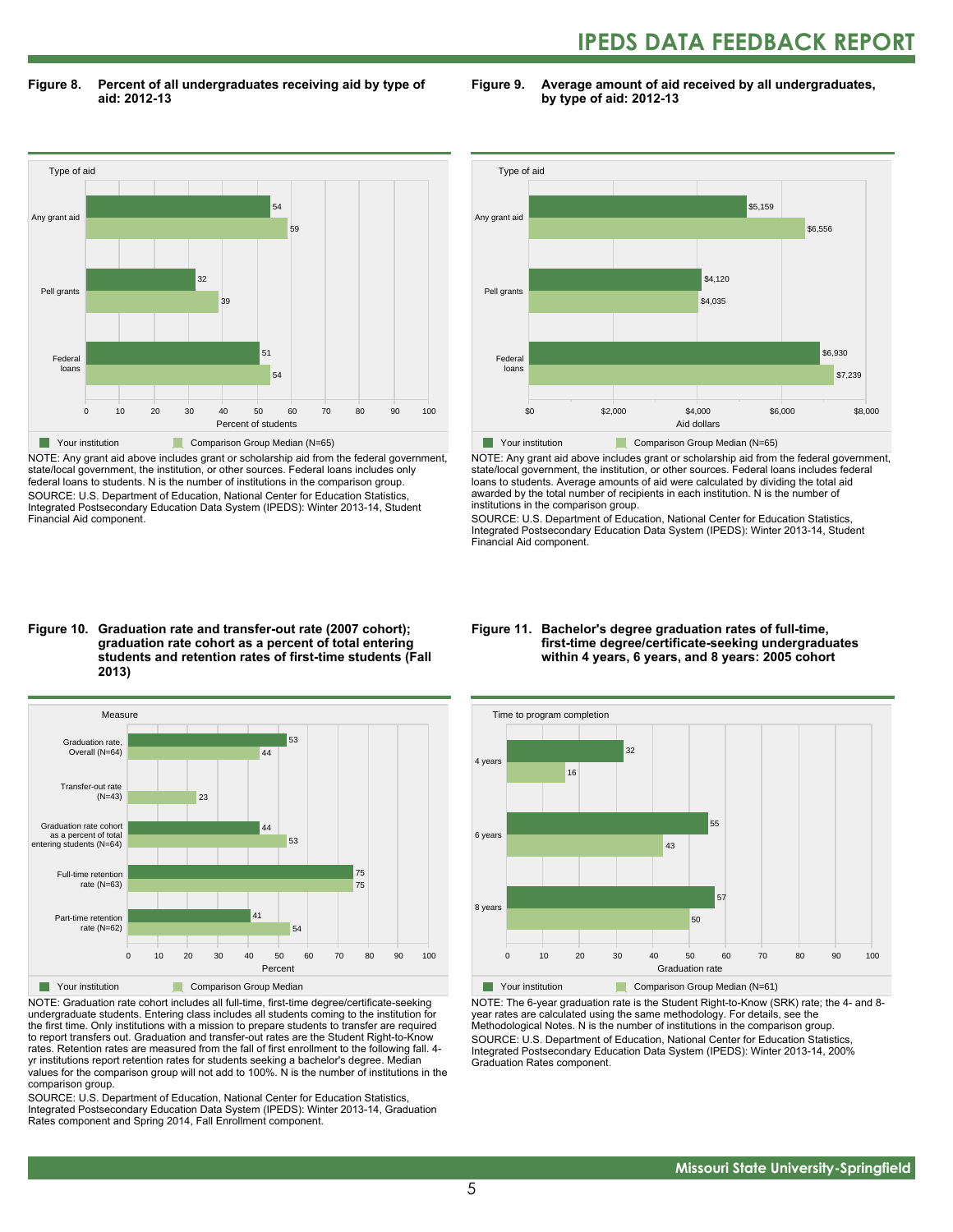### **IPEDS DATA FEEDBACK REPORT**

**Figure 12. Full-time equivalent staff, by occupational category: Fall 2013**



NOTE: Graduate assistants are not included. For calculation details, see the Methodological Notes. N is the number of institutions in the comparison group. SOURCE: U.S. Department of Education, National Center for Education Statistics, Integrated Postsecondary Education Data System (IPEDS): Spring 2014, Human Resources component.





NOTE: Average salaries of full-time instructional non-medical staff equated to 9-month contracts was calculated by multiplying the average monthly salary by 9. The average monthly salary was calculated by dividing the total salary outlays by the total number of months covered by staff on 9, 10, 11 and 12-month contracts.

SOURCE: U.S. Department of Education, National Center for Education Statistics, Integrated Postsecondary Education Data System (IPEDS): Spring 2014, Human Resources component.

#### **Figure 14. Percent distribution of core revenues, by source: Fiscal year 2013**



NOTE: The comparison group median is based on those members of the comparison group that report finance data using the same accounting standards as the comparison institution. For a detailed definition of core revenues, see the Methodological Notes. N is the number of institutions in the comparison group.

SOURCE: U.S. Department of Education, National Center for Education Statistics, Integrated Postsecondary Education Data System (IPEDS): Spring 2014, Finance component.

#### **Figure 15. Core expenses per FTE enrollment, by function: Fiscal year 2013**



NOTE: Expenses per full-time equivalent (FTE) enrollment, particularly instruction, may be inflated because finance data includes all core expenses while FTE reflects credit activity only. For details on calculating FTE enrollment and a detailed definition of core expenses, see the Methodological Notes. N is the number of institutions in the comparison group. SOURCE: U.S. Department of Education, National Center for Education Statistics, Integrated Postsecondary Education Data System (IPEDS): Fall 2013, 12-month Enrollment component and Spring 2014, Finance component.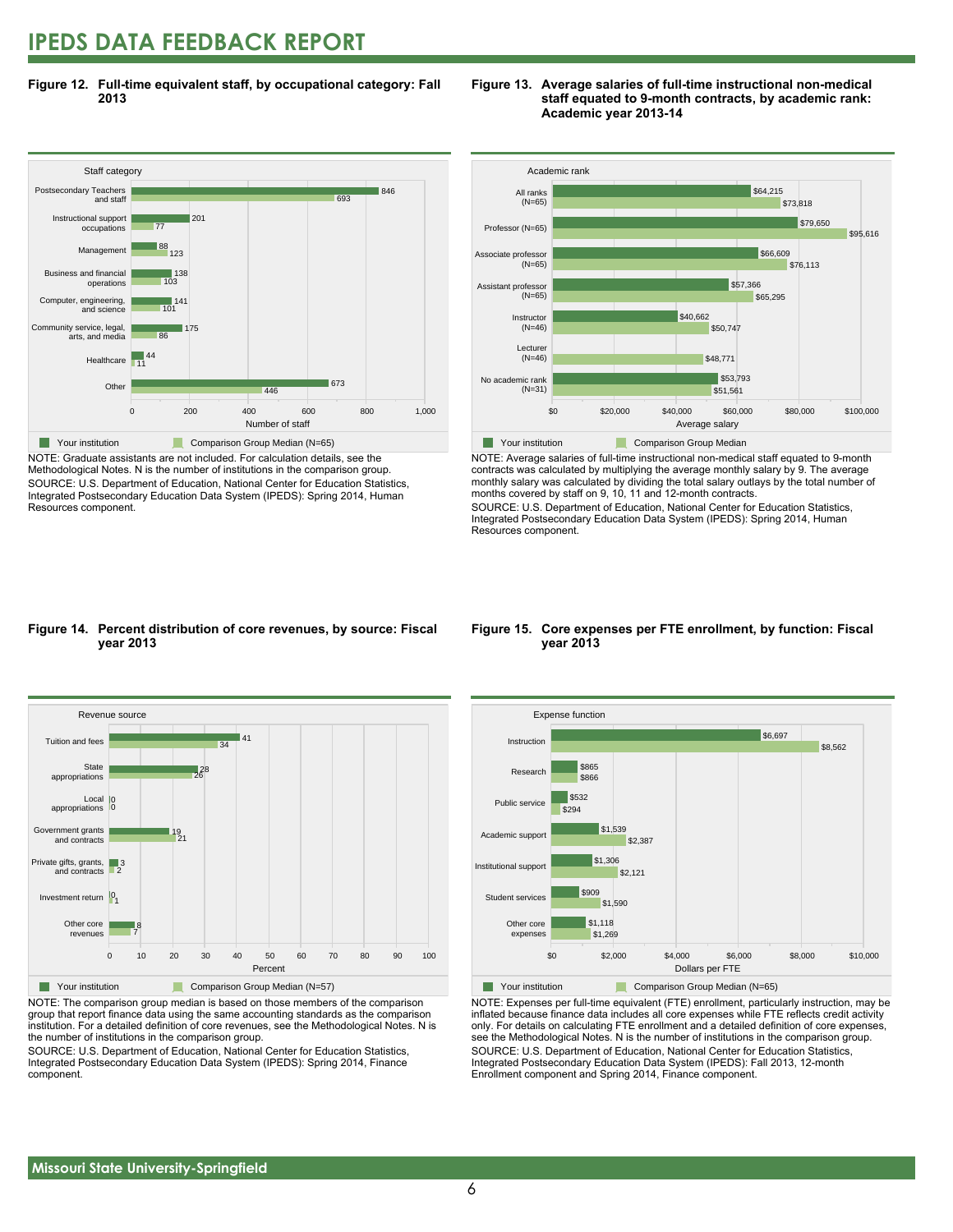#### **METHODOLOGICAL NOTES**

#### **Overview**

This report is based on data supplied by institutions to IPEDS during the 2013-14 data collection year. Response rates exceeded 99% for most surveys. Detailed response tables are included in IPEDS First Look reports, which can be found at [http://nces.ed.gov/pubsearch/getpubcats.asp?sid=010.](http://nces.ed.gov/pubsearch/getpubcats.asp?sid=010)

#### **Use of Median Values for Comparison Group**

The value for the comparison institution is compared to the median value for the comparison group for each statistic included in the figure. If more than one statistic is presented in a figure, the median values are determined separately for each indicator or statistic. Medians are not reported for comparison groups with fewer than three values. Where percentage distributions are presented, median values may not add to 100%. The IPEDS Data Center provides access to all of the data used to create the figures included in this report.

#### **Missing Statistics**

If a statistic is not reported for your institution, the omission indicates that the statistic is not relevant to your institution and the data were not collected. Not all notes may be applicable to your report.

#### **Use of Imputed Data**

All IPEDS data are subject to imputation for total (institutional) and partial (item) nonresponse. If necessary, imputed values were used to prepare your report.

#### **Data Confidentiality**

IPEDS data are not collected under a pledge of confidentiality.

#### **Disaggregation of Data by Race/Ethnicity**

When applicable, some statistics are disaggregated by race/ethnicity. Data disaggregated by race/ethnicity have been reported using the 1997 Office of Management and Budget categories. Detailed information about the race/ethnicity categories can be found at <http://nces.ed.gov/ipeds/reic/resource.asp>.

#### **Cohort Determination for Reporting Student Financial Aid and Graduation Rates**

Student cohorts for reporting Student Financial Aid and Graduation Rates data are based on the reporting type of the institution. For institutions that report based on an academic year (those operating on standard academic terms), student counts and cohorts are based on fall term data. Student counts and cohorts for program reporters (those that do not operate on standard academic terms) are based on unduplicated counts of students enrolled during a full 12-month period.

#### **Description of Statistics Used in the Figures**

#### *Admissions and Test Score Data*

Admissions and test score data are presented only for institutions that do not have an open admission policy, and apply to first-time, degree/certificate-seeking undergraduate students only. Applicants include only those students who fulfilled all requirements for consideration for admission and who were notified of one of the following actions: admission, non-admission, placement on a wait list, or application withdrawn (by applicant or institution). Admitted applicants (admissions) include wait-listed students who were subsequently offered admission. Early decision, early action, and students who began studies during the summer prior to the fall reporting period are included. Institutions report test scores only if they are required for admission.

#### *Average Institutional Net Price*

Average net price is calculated for full-time, first-time degree/certificateseeking undergraduates who were awarded grant or scholarship aid from the federal government, state/local government, or the institution anytime during the full aid year. For public institutions, this includes only students who paid the in-state or in-district tuition rate. Other sources of grant aid are excluded. Average net price is generated by subtracting the average amount of federal, state/local government, and institutional grant and scholarship aid from the total cost of attendance. Total cost of attendance is the sum of published tuition and required fees, books and supplies, and the average room and board and other expenses.

For the purpose of the IPEDS reporting, aid received refers to financial aid that was awarded to, and accepted by, a student. This amount may differ from the aid amount that is disbursed to a student.

#### *Core Revenues*

Core revenues for public institutions reporting under GASB standards include tuition and fees; state and local appropriations; government grants and contracts; private gifts, grants, and contracts; sales and services of educational activities; investment income; other operating and nonoperating sources; and other revenues and additions (federal and capital appropriations and grants and additions to permanent endowments). Core revenues for private, not-for-profit institutions (and a small number of public institutions) reporting under FASB standards include tuition and fees; government appropriations (federal, state, and local); government grants and contracts; private gifts, grants, and contracts (including contributions from affiliated entities); investment return; sales and services of educational activities; and other sources. Core revenues for private, forprofit institutions reporting under FASB standards include tuition and fees; government appropriations, grants, and contracts (federal, state, and local); private grants and contracts; investment income; sales and services of educational activities; and other sources. At degree-granting institutions, core revenues exclude revenues from auxiliary enterprises (e.g., bookstores, dormitories), hospitals, and independent operations. Nondegree-granting institutions do no report revenue from auxiliary enterprises in a separate category. These amounts may be included in the core revenues from other sources.

#### *Core Expenses*

Core expenses include expenses for instruction, research, public service, academic support, institutional support, student services, scholarships and fellowships (net of discounts and allowances), and other expenses. Expenses for operation and maintenance of plant, depreciation, and interest are allocated to each of the other functions. Core expenses at degree-granting institutions exclude expenses for auxiliary enterprises (e.g., bookstores, dormitories), hospitals, and independent operations. Nondegree-granting institutions do not report expenses for auxiliary enterprises in a separate category. These amounts may be included in the core expenses as other expenses.